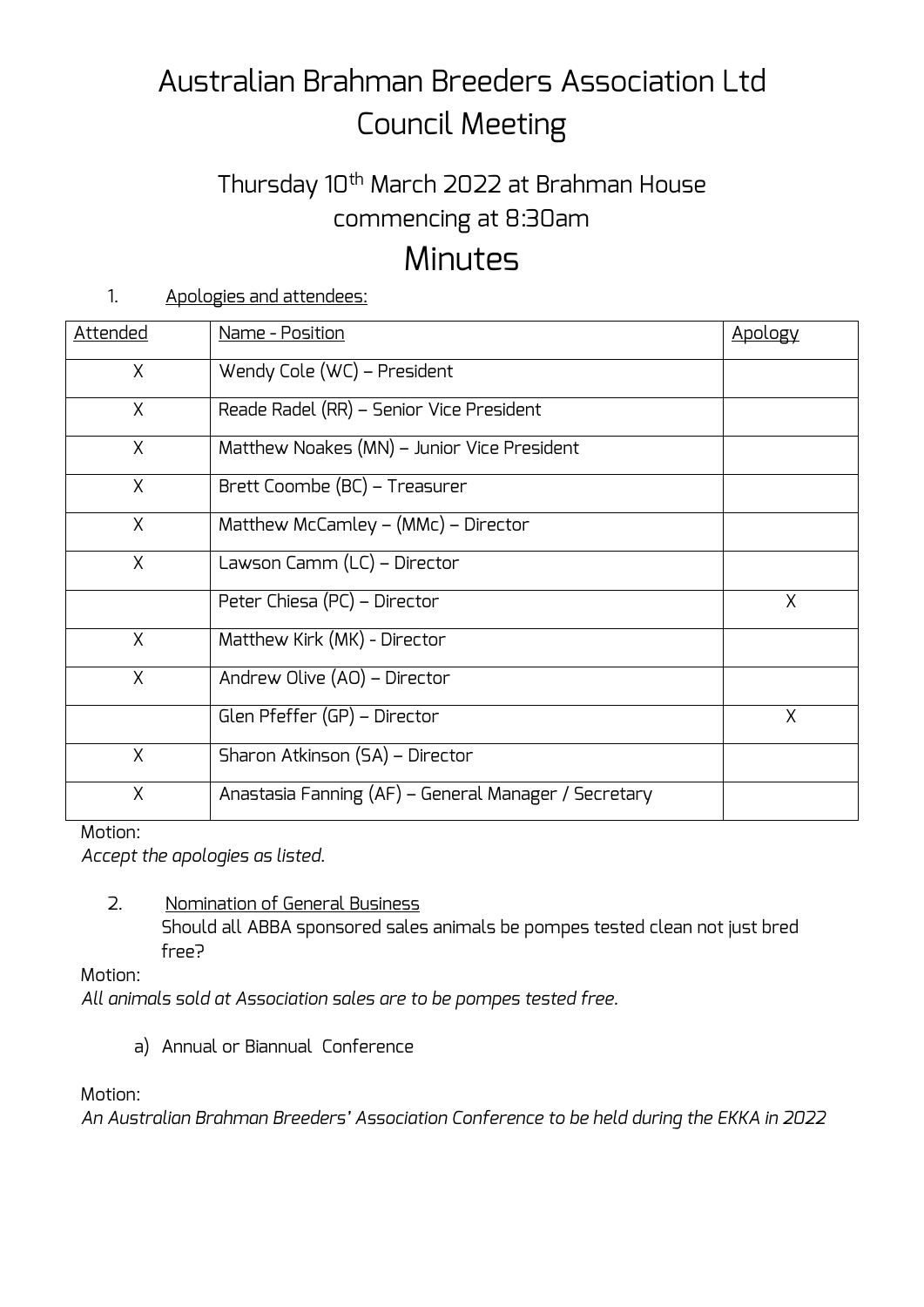- b) Junior Association
	- 18 to 30 years a good age

#### 3. Minutes of Meeting 3rd December 2021

Motion:

*Accept the previous meeting minutes as a true and correct representation of the meeting held 3rd December 2021*

- 4. Business arising from previous minutes
	- Commercial Appendix Registration on Sale catalogues

#### Motion:

*For the printing of all sale catalogues, Association and Private, all registered animals including Appendix and Commercial, are to have their full name and identifier written from the Association Herd Book*

- 5. Correspondence
	- 5.1. Incoming and outgoing correspondence
	- MLA Re: Unsuccessful application for Breed Association Representative Position on the NLGC Task force
	- Joelle Lindsay Re: Letter of thanks for YBPF 2021
- 6. DNA Poll Genomic Sequencing
	- KEN3105 (PS) Phenotypically Clean Poll No known Poll Allele in her DNA
	- UQ has started looking for new mutations in the same area on chromosome 1. So far the only mutations that are coming up are short 20-50 nucleotide deletions/ insertions.
	- Further work is being completed by UQ and Neogen to resolve these testing discrepancies.

#### 7. Live Export Roadshow

- 7.1. Tours
	- Discussion held
		- Mount Surprise 28<sup>th</sup> March 2022
		- $\blacksquare$  Mount Garnet 28<sup>th</sup> March 2022
		- $\blacksquare$  Mareeba 29<sup>th</sup> March 2022
		- $\blacksquare$  Chillagoe 29<sup>th</sup> March 2022
		- $\blacksquare$  Lakeland 30<sup>th</sup> March 2022
- 8. ARCBA Reported 2021
	- Primary Reg (Adult) 11,918
	- Secondary Reg (Calf) 21,169
- 9. Brahman BIN
	- Paul Williams gave an update on the current weights and scans of the No. 0's Brian Pasture and Spyglass steers
		- 9.1. Purchase of 2022 Steers
			- Due to occur May & June 2022